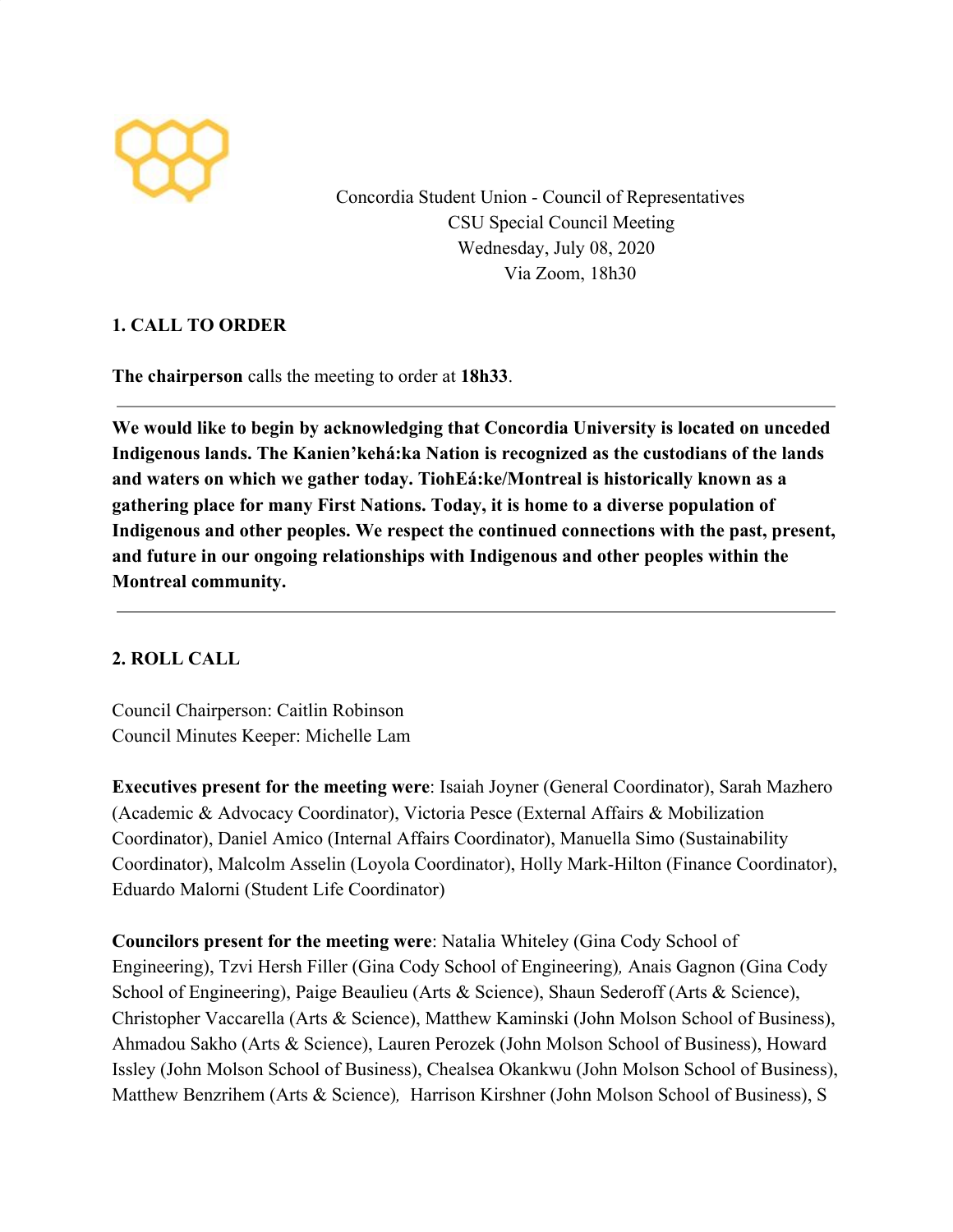Shivaane (Arts & Science), Sarah Bubenheimer (Arts & Science), Yasmine Yahiaoui (Arts & Science), Arieh Barak (Independent), Danielle Vandolder Beaudin (John Molson School of Business), Christopher Kalafatidis (Arts & Science), Marlena Valenta (Arts & Science), James Hanna (Gina Cody School of Engineering), Roman Zelensky (Arts & Science)

**Councilors absent for the meeting were**: Jeremya Deneault (John Molson School of Business), Jarrad Haas (Fine Arts), Zach Williams (Independent), Diana Lukic (Fine Arts), Desiree Blizzard (Gina Cody School of Engineering), Margot Berner (Arts & Science)

# **3. FORMER ACADEMIC & ADVOCACY COORDINATOR BONUS**

**Christopher Kalafatidis** motions to move up the *FORMER ACADEMIC & ADVOCACY COORDINATOR BONUS* point in the agenda to the beginning of the agenda. Seconded. Motion passes.

**Christopher Kalafatidis:** It's important for Patrick to be here for us to discuss and he's only available now.

**Isaiah Joyner** motions to interview Patrick Quinn in open session and vote in closed session at the end of the agenda. Seconded by **Marlena Valenta.** Motion fails.

**Patrick Quinn**: If we're going to be discussing my bonus, it should be in closed session as was everyone else's bonus was.

**Isaiah Joyner:** This is a procedural grey area. Executives are normally out of the room during bonus discussions.

**Patrick Quinn:** Bonuses, in general, are confidential. I'm uncomfortable with speaking in an open session, as it's always dealt with in a closed session. I've noticed that the executive, Isaiah, motioned that I speak in an open session. I'd rather discuss this in closed and I'm open to any question.

**Tzvi Hersh Filler:** A lot of bizarre accusations were levied against him and the ability to clarify is important

**Eduardo Malorni:** We've been getting a lot of questions as to why this is on the agenda. Can Hersh give a statement on why he made this motion?

**Tzvi Hersh Filler:** I'd rather discuss this in closed session.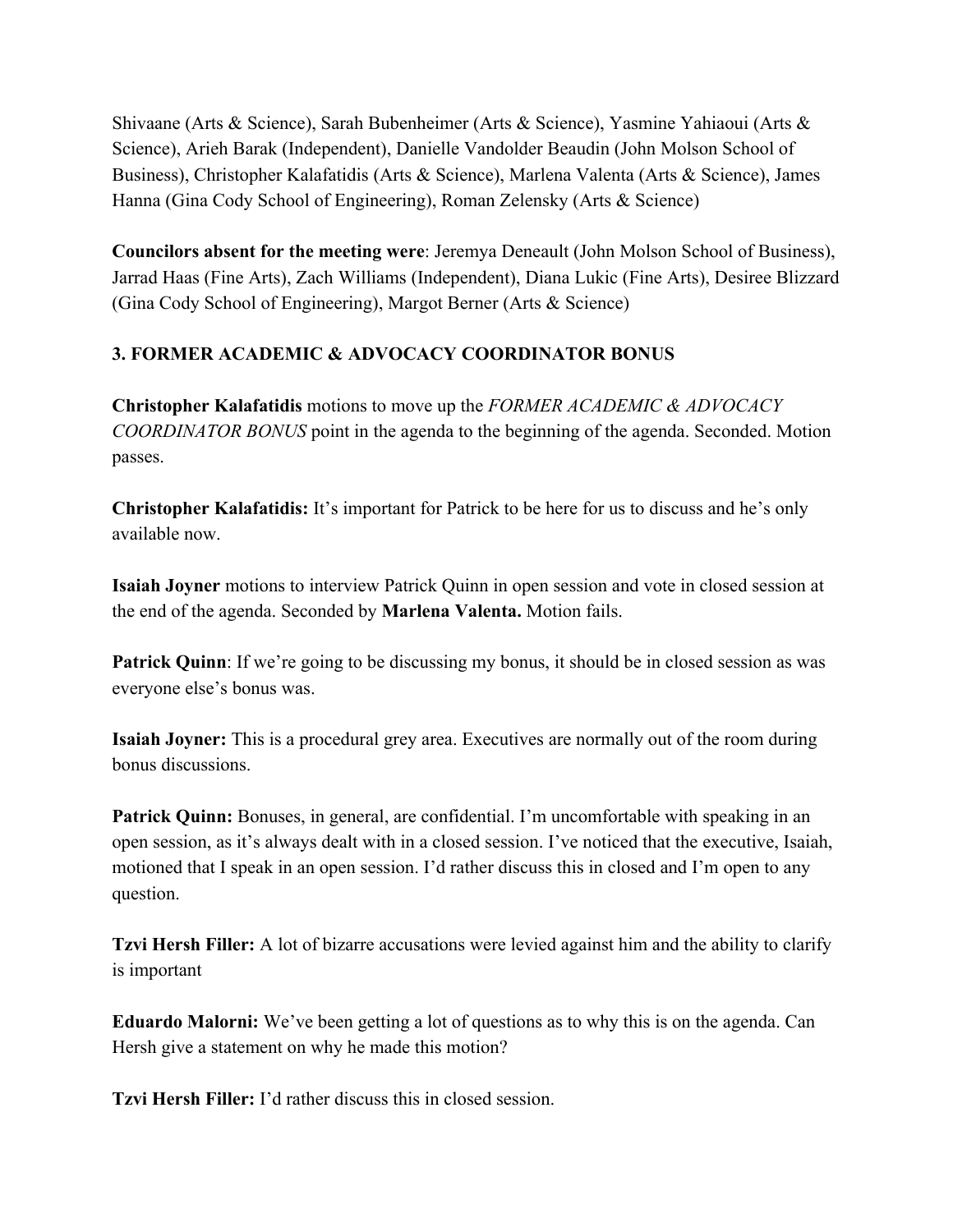**Ahmadou Sakho**: *POI*. I would personally prefer that when we're debating his bonus that Patrick won't be there.

**James Hanna** motions to go into a closed session with Patrick Quinn invited. Seconded by **Christopher Vaccarella.** Motion passes.

**Tzvi Hersh Filler** presents the following motion. Seconded by **Matthew Benzrihem**. Motion passes. *BE IT RESOLVED THAT* former Advocacy Coordinator Patrick Quinn receive the remaining 9% of the salary bonus eligible to him in the 2019-2020 budget; *BE IT FURTHER RESOLVED THAT* the budgetary impact of this motion is less than \$4000.

*Christopher Kalafatidis abstains from the vote.*

**Isaiah Joyner** motions to exhaust the speaker's list. Seconded. Motion passes.

**Tzvi Hersh Filler** motions to vote via secret ballot. Seconded. Motion passes.

**Isaiah Joyner** motions to return to open session. Seconded by **Tzvi Hersh Filler.** Motion passes.

**Tzvi Hersh Filler** motions to ratify the minutes in closed session. Seconded by **Harrison Kirshner.** Motion passes.

# **4**. **BLACK RIBBON DAY RECOGNITION**

**Tzvi Hersh Filler** presents the following motion. Seconded by **James Hanna**. Motion passes. *WHEREAS* it is important to remember the mistakes of the past to avoid repeating them; *BE IT RESOLVED THAT* the CSU recognize August 23rd as Black Ribbon Day, a day to remember the victims of Nazism, Stalinism, Fascism, and Totalitarian Regimes; *BE IT FURTHER RESOLVED* that the budgetary impact of this motion is nil.

**James Hanna:** This is a good initiative for the CSU. This is a day that was created to recognize that for a large part of the 20th century, many continents were under the throws of totalitarian or fascists regimes. This would give the CSU a chance to stand against this. We should be bringing attention to things like the Uyghur Muslims in China's communist regime, or what's happening in Hong Kong. The CSU can stand against totalitarianism and recognize the harms of these ideologies, and acknowledge its victims

**Ahmadou Sakho:** Will this be a position?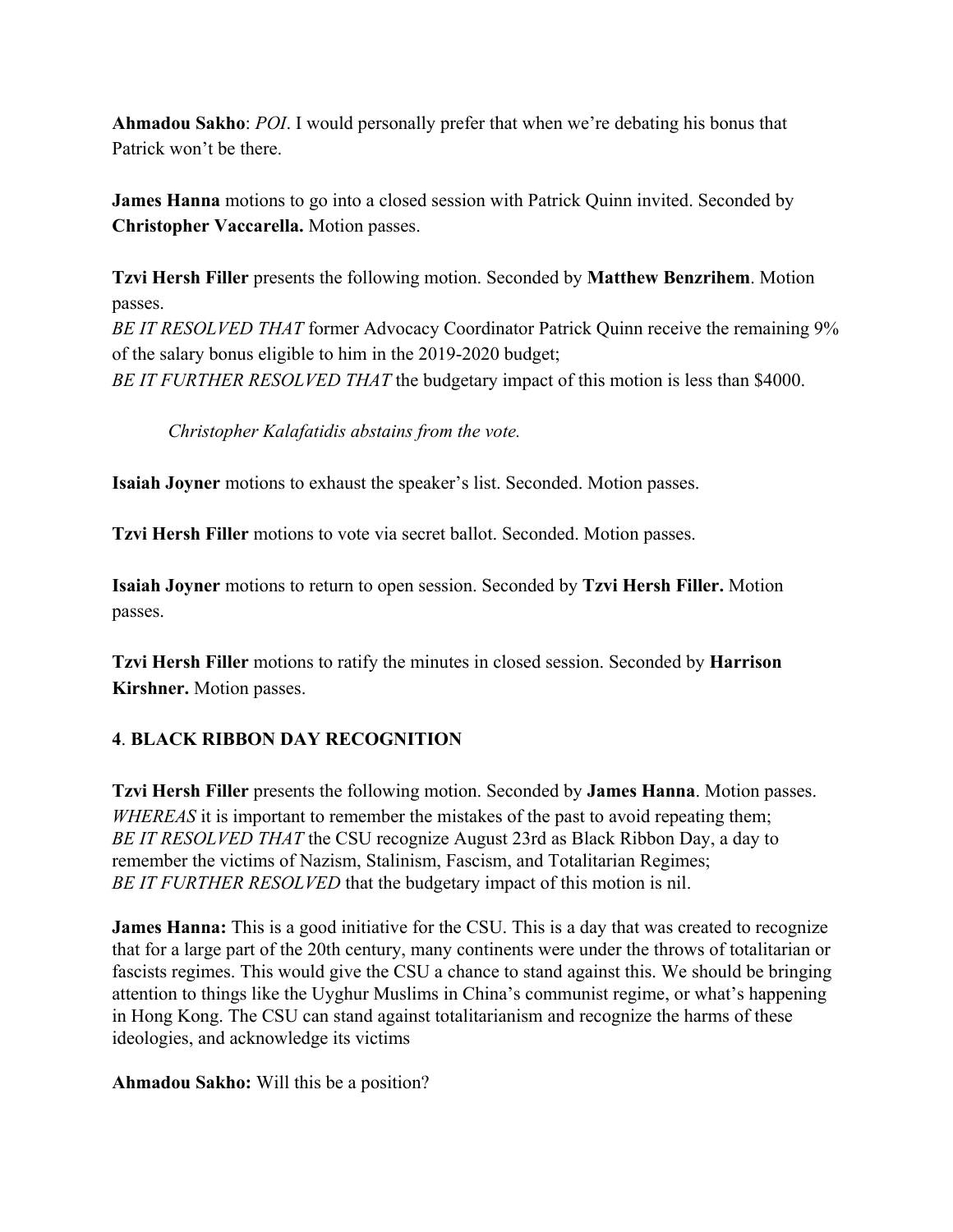### **Tzvi Hersh Filler**: No, this is informal

# **5. COMMITTEE COMPOSITION**

**S Shivaane** presents the following motion. Seconded by **Ahmadou Sakho**. Motion passes. *WHEREAS* the CSU Council is made up of a diverse set of individuals; *WHEREAS* the committees which received the most number of applicants (Appointments and Policy) during the appointments process currently lack racial and gender diversity; *WHEREAS* issues concerning the union in regards to Appointments, Policy, External, and Student Life benefit from diverse perspectives;

*BE IT RESOLVED THAT*, notwithstanding Standing Regulation 17 (a), a fifth seat for a councillor be added to the Appointments, Policy, External and Student Life committees, and that this seat be restricted to Black, Indigenous and People of Colour (BIPOC), women, and gender minority councillors.

### *Lauren Perozek votes YES.*

**S Shivaane:** Council uses democracy and student rep to justify various motions and decisions. And that's why we're here. But if we're gonna say student rep and democracy, we need to really say that with our whole chest. These committees right now represent a very narrow subset of Concordia students, and while members might not intentionally vote in a way that is harmful to these communities, they do not have the full comprehension of issues they don't personally live through. Minorities don't always have an equal voice or representation anywhere. This council itself has a lack of BIPOC voices, and we see that very clearly in some decisions. But for there to be a complete lack of diverse voices on these committees is unfortunate. Our campaign is BLM, and to not acknowledge how a lack of racial diversity completely undermines that campaign would be very worrisome. We need to take actionable steps and show our students that we are taking this campaign seriously and also do so internally. Minorities can turn up to these committees, but we're not decision-makers on them. I and anyone else who wants to show up to those meetings can talk however much we want to bring up our concerns, but none of us will have an equal final say because we don't have a vote. What that committee decides is up to their discretion. I want to motion to diversify the voting power on External, Student Life, Appointments and Student Life committees. I'm curious to see what the council thinks.

**Tzvi Hersh Filler**: Unfortunately, there have been instances of individuals acting in bad faith, twisting words, and encouraging cyberbullying. Obviously, this makes people feel unsafe speaking their minds. This motion requires ⅔ votes to pass and there are enough councilors with concerns to block it. The concerns will not be mentioned for the reasons above. Seeing as it's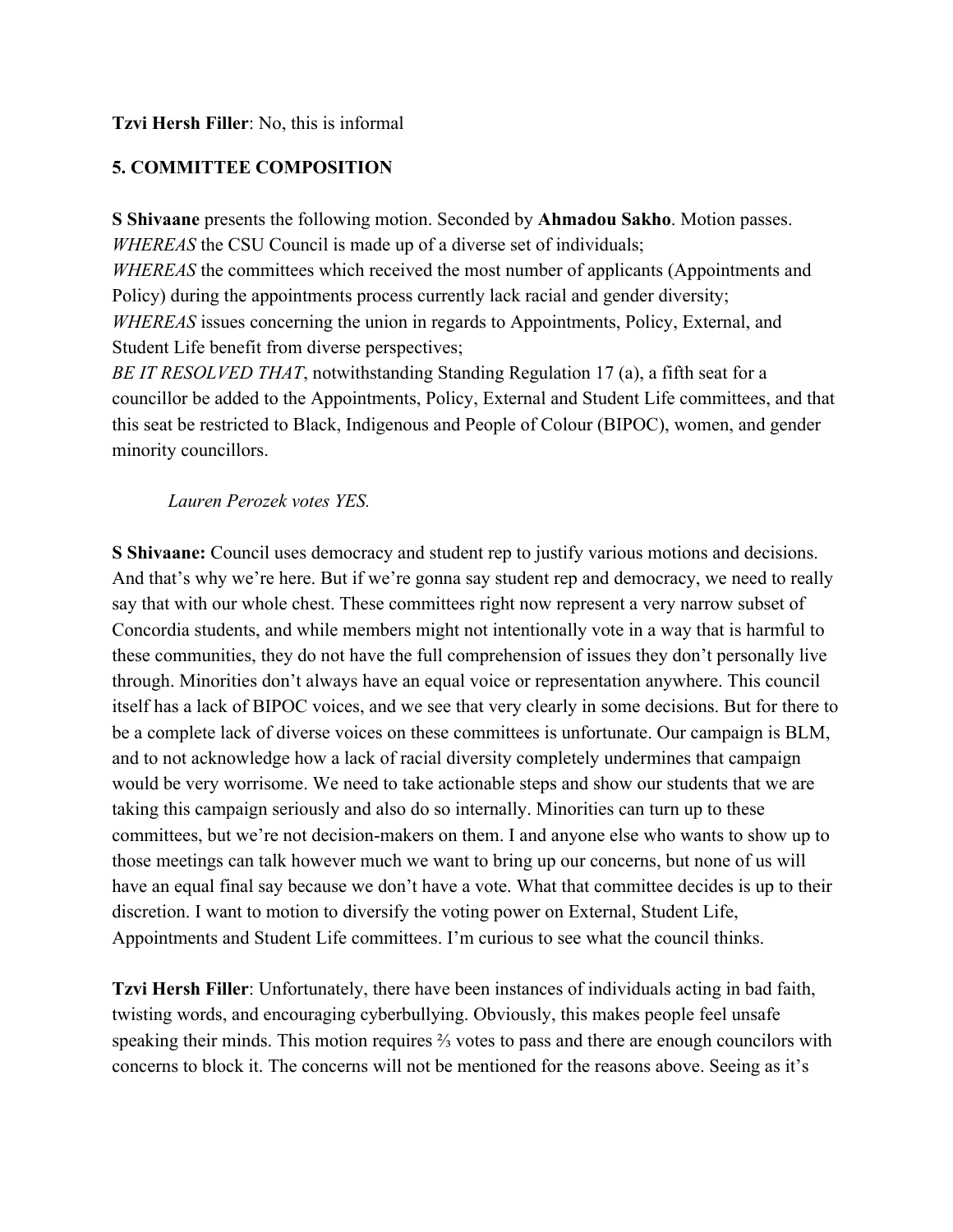impossible to change someone's mind without knowing what their concerns are, further discussion is pointless. Let's go to a secret ballot.

#### **Isaiah Joyner:** *Point of personal privilege*. You can't just cut the conversation

**Danielle Vandolder-Beaudin**: I wanted this to be a member at large seat. There's a reason why we have six people who vote on a committee. This is so that we can have that diverse opinion. I'd rather see a BIPOC member-at-large fill this seat. We should be giving this power to the members. I'll probably be voting no to this, not because I don't believe in this because I do, but so that it can be a community thing

**Harrison Kirshner:** We should do more to encourage BIPOC student involvement at large. I want to speak in favor of this because I can't put myself in the shoes of someone who has different experiences.

**Victoria Pesce:** This is such an important motion to pass. I think having BIPOC members is important. The BIPOC community isn't getting a voice on these committees, as shown by the amount of BIPOC members we have on council. Having more seats will never be an issue. We need to start making a difference *now*.

**Ahmadou Sakho:** In a committee made up of councilors, it's important to have a diversity of opinions and members. This is a first step to improving the diversity at CSU. A similar motion was pushed forward last year, but it was voted down. I want to ask my colleagues if you think it is relevant to do something about a lack of diversity in the decision making at the council

**Isaiah Joyner:** This is important, not just because of the BLM campaign, but also because we need cultural diversity too. This motion could've asked for councilors to resign in committees, but we aren't trying to do that. The BIPOC members here are elected officials, and we need to give them the opportunity to represent the students who elected them.

**S Shivaane:** I would like a BIPOC councilor seat and am open to a member-at-large seat too since BIPOC encompasses many experiences.

**Shaun Sederoff:** I support the spirit of this. I'm concerned as to why we're only focusing on this type of minority

**Victoria Pesce:** We're focusing on racial minorities with this motion.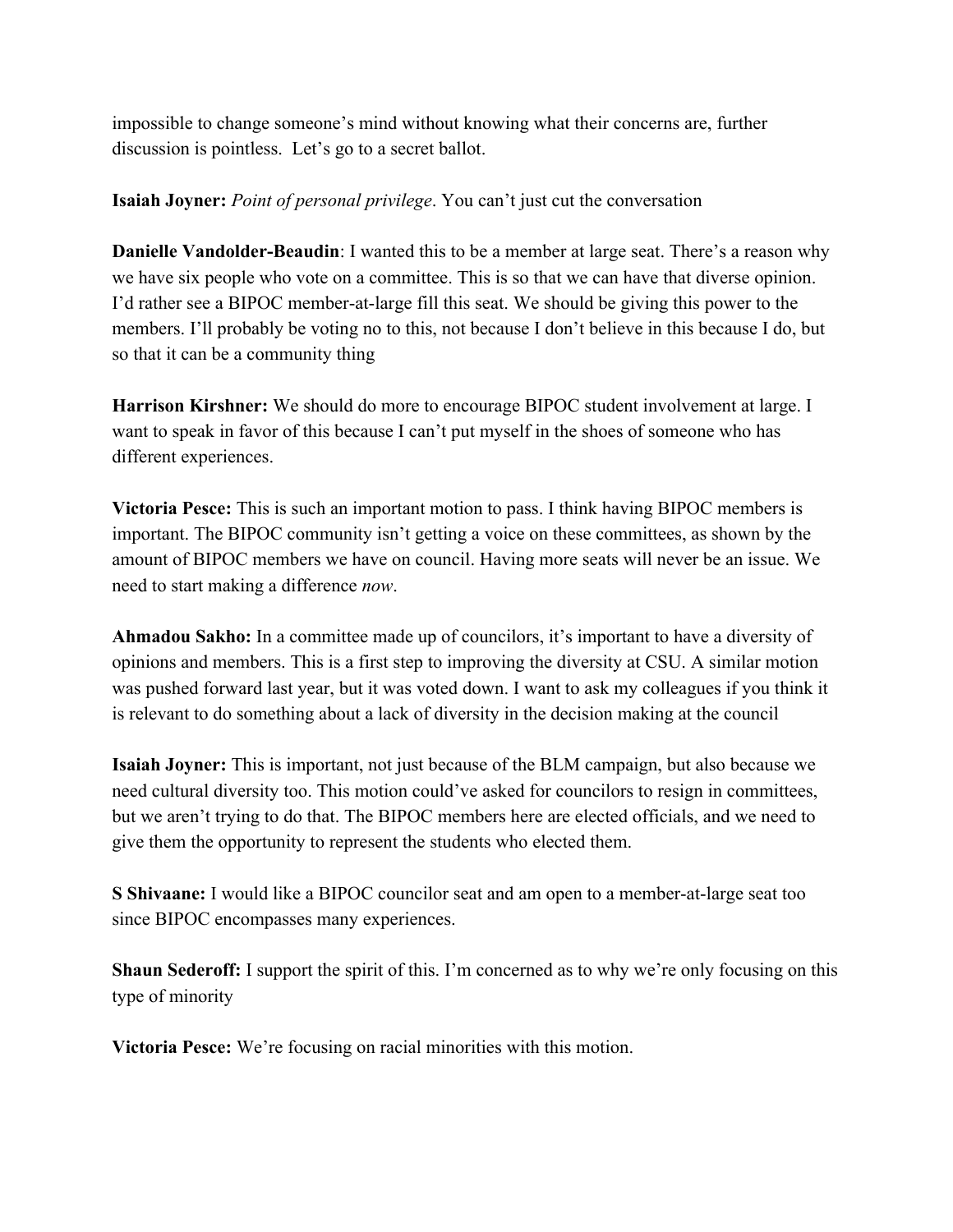**Shaun Sederoff:** I think we should be including other minorities like religious, ethnic, and racial minorities.

**Hannah Jamet-Lange:** We have a diverse council but there is underrepresentation. We all have internal biases, so if we have all white committees, that will lead to bias. We need to make sure that these committees are more diverse and that there are BIPOC council members.

**Sarah Mazhero:** As a woman of color, I want to speak in favor of this motion. It would be unjustly and problematic of the CSU if this isn't able to pass. I also think we should have more diversity training to understand what other people's lived experiences are. As white people, why don't you listen to us for once on what our experiences are?

**Lauren Perozek:** There's already a seat for a student at large on all of these committees, we just want to add a seat for a BIPOC councilor. I don't see why more representation is considered a bad thing here?

**Mathew Kaminski:** There's no one here that doesn't think that there shouldn't be anything done about systemic racism. Last year, we voted down a similar motion because of the way it was approached. I will probably be voting no because I have a different approach, but regardless of if this motion passes, I'm open to working with people.

**Ahmadou Sakho**: There are many ways to promote diversity, but it would be difficult to ignore the lack of diversity at the CSU.

**S Shivaane:** *[To Shaun Sederoff]* Do you mean having various members of large seats for more groups of minorities in **all** the committees?

**Shaun Sederoff:** Yes, we should include other minority groups

**S Shivaane:** I wanted to keep this focused on racial minorities right now.

**Sarah Mazhero:** Some people should look up the definition of what systemic racism is. I would recommend watching the documentary *13th* to learn more about what systemic racism is. It's frustrating how we're having a battle on what constitutes systemic racism when its an issue that's happening now. Before using these terms, I recommend knowing what they mean. There needs to be more education on this as some of the things that have been said have been offensive.

**Isaiah Joyner** motions to extend the discussion by ten minutes. Seconded by **Ahmadou Sakho**. Motion passes.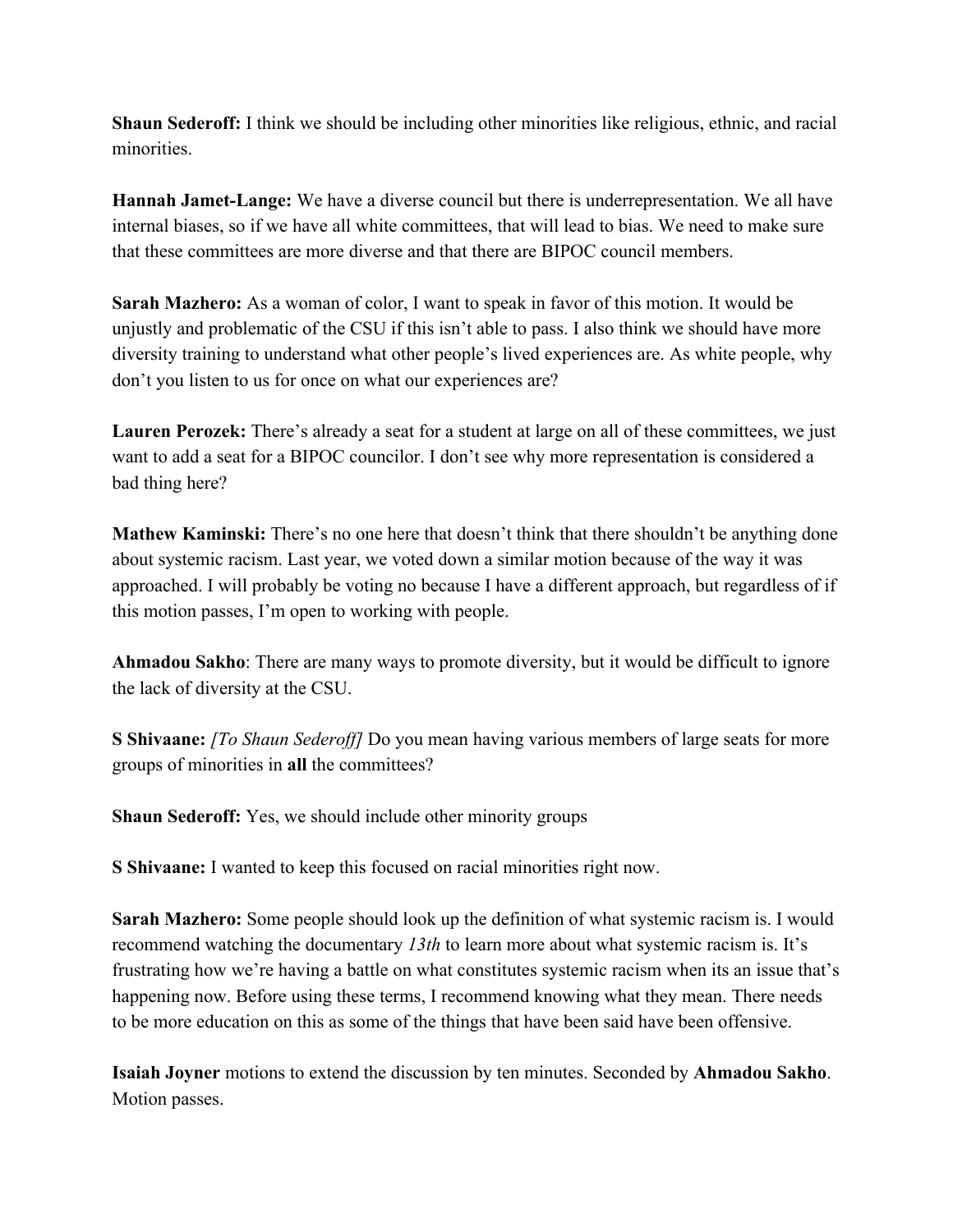**Isaiah Joyner:** Systemic racism is very present in society. I still find myself in situations, as a black General Coordinator, where I'm being offended, even if it isn't intentional. If this is a current issue at the CSU, we don't have anything that prevents systemic racism from creeping into our committees. We need to change the fact that some of these committees are filled with all-white or white-passing people. We have a committee on the BLM campaign without a single black person. Listen to your peers and your constituents and work with us to make something better. Unless someone is willing to recuse themselves from these committees to allow for BIPOC members, I don't even see how you could speak against this motion.

**Anais Gagnon:** We should vote for this motion right now, we should use the representation that's already been voted on by Concordia students. Why not have BIPOC councilors on every committee? We can always make the policy better as we go along.

**Harrison Kirshner:** This is a good start. I hope that everyone finds this motion well.

**S Shivaane** calls the question. Seconded by **Ahmadou Sakho. Tzvi Hersh Filler** moves to vote via secret ballot. Motion passes.

## **6. APPOINTMENTS OF LOYOLA COMMITTEE MEMBERS**

**Isaiah Joyner:** Loyola committee works with the Loyola Coordinator to represent the voices of students at Loyola. I want to stress the urgency since we face a quorum issue, and we need at least one councilor.

**Shaun Sederoff** nominates themself. Seconded by **Isaiah Joyner.**

**Paige Beaulieu** nominates themself. Seconded by **Lauren Perozek**.

**Shaun Sederoff:** I enjoy being involved in committees and am currently on one. I don't have a major at Loyola, but I love the campus and have been there before.

**Paige Beaulieu:** I'm currently not on a committee, I have been involved with folx that have majors at Loyola, and will actually have classes there in the winter.

**Harrison Kirshner** motions to appoint **Shaun Sederoff** and **Paige Beaulieu** to the Loyola Committee. Seconded by **S Shivaane.** Motion passes.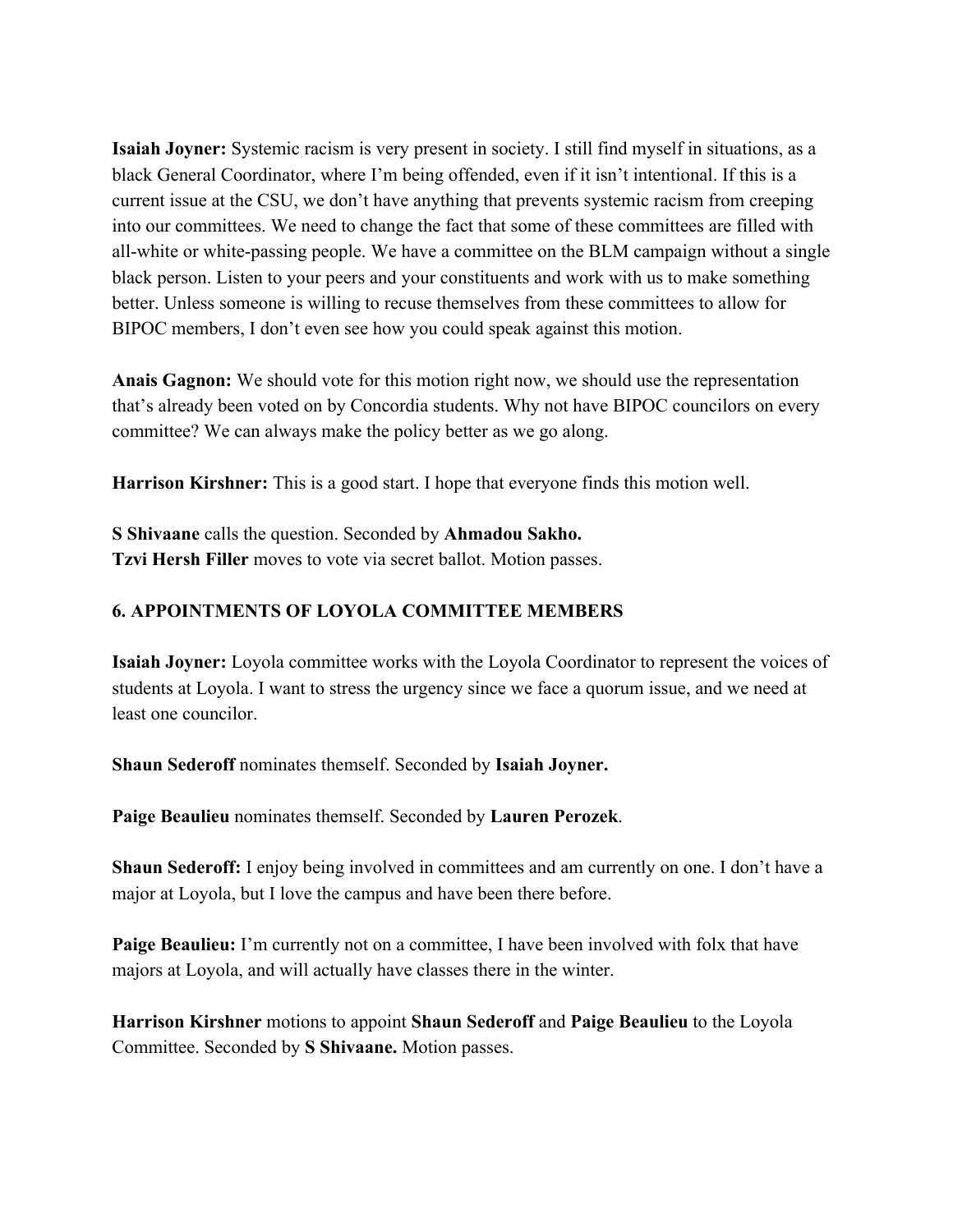# **7. FACULTY ASSOCIATION SENATE SEATS**

**Isaiah Joyner:** I reached out to the JMSB and FASA associations and JMSB gave interest in having one of their execs on the Senate. FASA wants more time to consider the offer.

## **8. COMMITTEE MEETINGS RECORDINGS**

**Isaiah Joyner:** Due to the current climate, our meetings are online and recorded for transparency and accuracy. Sometimes students at large request access to the recordings. If they do, we will provide it to them.

# **9. DIVERSITY TRAINING MOTIONS**

**Lauren Perozek** presents the following motion. Seconded by **S Shivaane**. Motion passes. *WHEREAS* Standing Regulations 215 states that "Those actively engaged in the governance of the Union and in student activities on campus it supports have the legal, social and moral obligation to contribute to the prevention of, intervention in, and effective response to, sexual violence"

*WHEREAS* Standing Regulations Section 215 (a) states that members of the university community are tasked to "[Model] healthy and respectful behavior and practice in personal and professional relationships."

*WHEREAS* it is important to create a safe workplace, especially since Council is made of a diverse group of people from vastly different backgrounds and lived experiences.

*BE IT RESOLVED THAT* Council task the executive team to coordinate diversity and anti-oppression trainings covering topics including, but not limited to, systemic and institutionalized racism, sexism, gender diversity, and religious minorities.

*BE IT FURTHER RESOLVED THAT* these trainings be strongly encouraged for all Councilors and Executives entering the 2020-2021 mandate alongside the consent and power dynamics training.

*BE IT FURTHER RESOLVED THAT* these trainings be a duration of at least one hour. *BE IT FURTHER RESOLVED* that policy committee be tasked with rewording/modifying the relevant bylaws so that the consequences of not attending these trainings pose as a deterrent for elected councilors.

*BE IT FURTHER RESOLVED THAT* the budgetary impact is nil.

**Lauren Perozek:** Due to the global climate surrounding diversity, we should be trained in these situations. These will help us be more worldly and understand the context of these issues. I've received help with this motion from Mathew Kaminski and Isaiah Joyner.